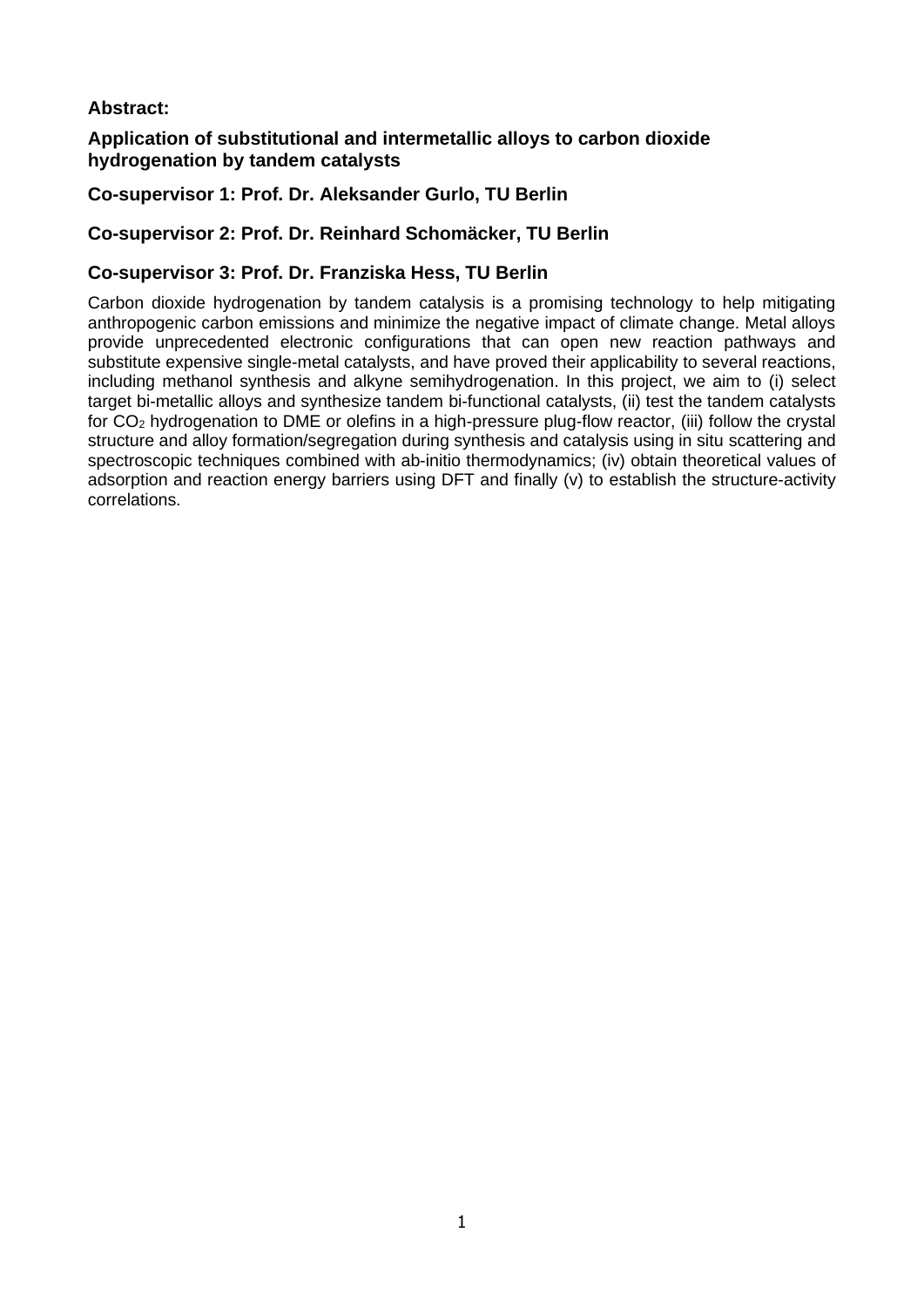## **Extended description version of the project:**

### **Application of substitutional and intermetallic alloys to carbon dioxide hydrogenation by tandem catalysts**

**Co-supervisor 1: Prof. Dr. Aleksander Gurlo, TU Berlin**

## **Co-supervisor 2: Prof. Dr. Reinhard Schomäcker, TU Berlin**

#### **Co-supervisor 3: Prof. Dr. Franziska Hess, TU Berlin.**

#### **1. Overall goal of the project**

This project's goal is to investigate the applicability of alloy compounds (both substitutional and intermetallic) to  $CO<sub>2</sub>$  hydrogenation by tandem catalysts. These compounds provide modified electronic configurations compared to single metal-supported catalysts, altering adsorption and reaction energies and opening new reaction pathways. Bi-metallic alloys enable the placement of two different metal atoms in close vicinity, supplying unprecedented scaffolds for consecutive chemical reactions. In this project, we will select appropriate candidates for  $CO<sub>2</sub>$  hydrogenation by tandem catalysis, follow the structure of such compounds from synthesis to application to establish the structure-activity correlations by a combination of catalytic tests, in situ/operando methods and density functional theory calculations and ab-initio thermodynamics.

#### **2. State of the art**

Tandem catalysis aims to combine several chemical reactions in a single reactor in order to optimize reaction rates, product selectivity, avoid the handling of hazardous intermediates of reaction and minimize costs. Single-metal supported catalysts on specific ceramic supports and multi-metallic catalysts have already been investigated within UniSysCat with the focus on fundamental understanding of the size and sictance effect. Up to date, no project is dealing with applying substitutional or intermetallic alloys as catalysts for individual or combined functionalities, despite their potential. The amazing progress in computational chemistry of the past years has provided tools to formulate multi-metallic systems, which aim to provide new scaffolds for reaction and potentially substitute scarce and expensive metals. In this manner, different systems have been formulated, including the Pd-Ga<sup>1</sup> and Ni-Ga<sup>2</sup> systems for methanol synthesis, and Pd-intermetallic compounds for selective semihydrogenation reaction <sup>3</sup>. We have recently developed a measurement technique / instrument for time-resolved in situ transmission synchrotron XRD studies at elevated temperature and controllable gaseous atmospheres, which is used at beamline 12.2.2 of the Advanced Light Source (ALS) synchrotron of the LBNL (Berkeley, USA) and is under instalition at PETRA III. Application of this technique to catalytic studies has enabled the in-situ observation of metallic particle behaviour and crystallographic phase composition of a 5% Ni/MnO catalyst under dry reformation of methane (DRM) reaction conditions, allowing determination of reaction intermediates and deactivation phenomena. We studied the structural and chemical consequences of reactive metal-support interaction (RMSI) effects occurring under hydrogen reduction in the Pd/rh- $In_2O_3$  system as well as for a Pd-Ce catalyst for the Steam Reforming of Methane (SRM).

#### **3. Specific aims and how they may be reached**

The objectives of the present project are: (i) to select target bi-metallic alloys and synthesize tandem catalysts; (ii) to test the tandem catalysts for  $CO<sub>2</sub>$  hydrogenation in a plug-flow reactor; (iii) to follow the crystal structure and alloy formation/segregation during synthesis and catalysis using in situ techniques and computational ab-initio thermodynamics; (iv) to obtain theoretical values of adsorption and reaction energy barriers using DFT and (v) to establish the structure-activity correlations. The working packages (WPs) of the present project are:

**WP 1. Synthesis and characterization of tandem catalysts for CO<sup>2</sup> hydrogenation.** Within this project, two main routes for  $CO<sub>2</sub>$  hydrogenation by tandem catalysts will be studied. Firstly, the methanol-mediated route with later dehydration to form dimethyl ether: Nickel-based (e.g. Ni-Ga<sup>2</sup>) and In-based (e.g. In-Pd<sup>4</sup>) alloys will be applied as the first functionality combined with a zeolite acting as the second functionality. Secondly, the CO-mediated route, also using Ni-based systems